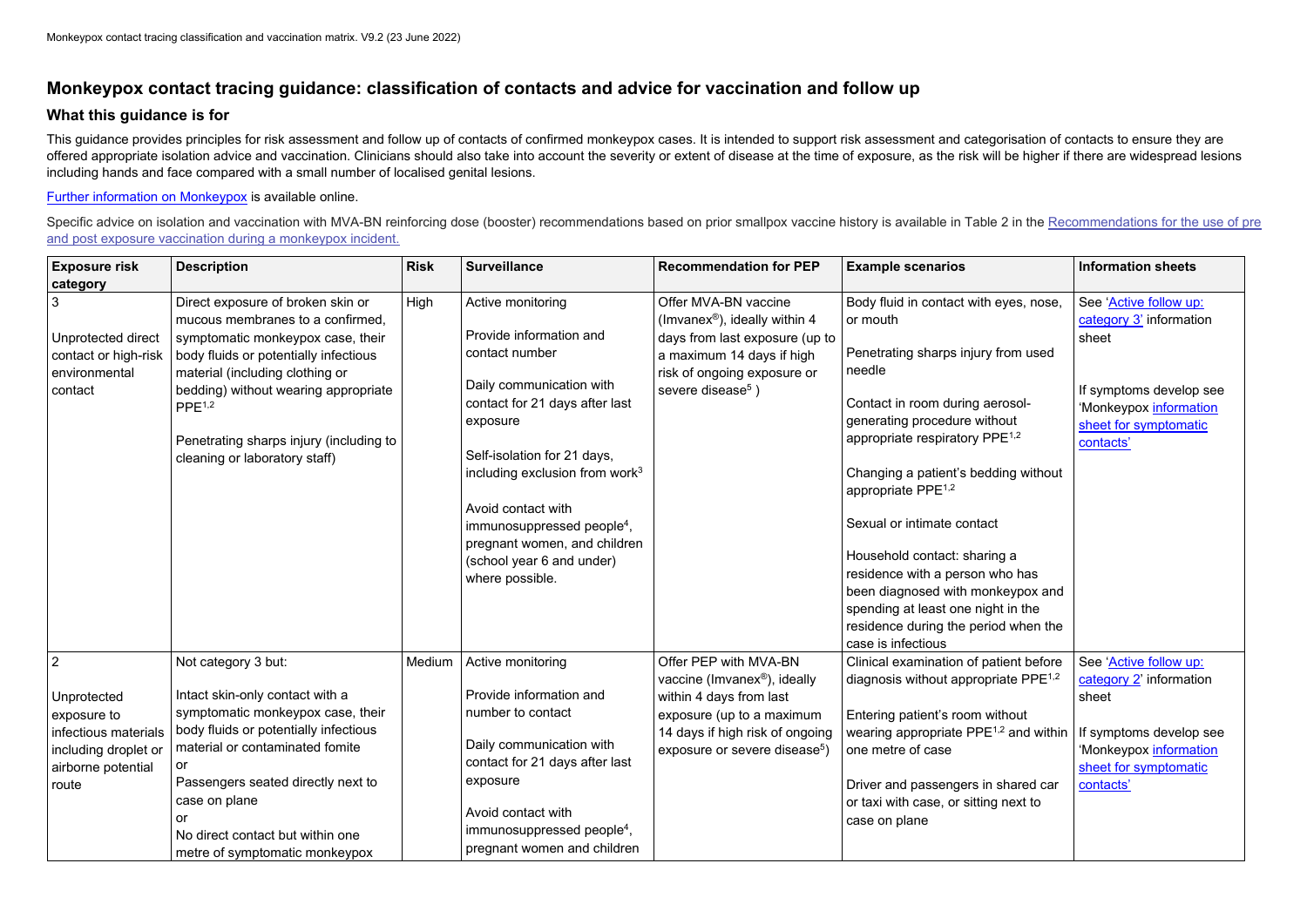| <b>Exposure risk</b><br>category                              | <b>Description</b>                                                                                                                                                                                                                                                                                                                                                                            | <b>Risk</b> | <b>Surveillance</b>                                                                                                                                                                                                                                                       | <b>Recommendation for PEP</b> | <b>Example scenarios</b>                                                                                                                                                                                                                                                                                   | <b>Information sheets</b>                                                                                                                         |
|---------------------------------------------------------------|-----------------------------------------------------------------------------------------------------------------------------------------------------------------------------------------------------------------------------------------------------------------------------------------------------------------------------------------------------------------------------------------------|-------------|---------------------------------------------------------------------------------------------------------------------------------------------------------------------------------------------------------------------------------------------------------------------------|-------------------------------|------------------------------------------------------------------------------------------------------------------------------------------------------------------------------------------------------------------------------------------------------------------------------------------------------------|---------------------------------------------------------------------------------------------------------------------------------------------------|
|                                                               | case without wearing appropriate<br>PPE <sup>1,2</sup>                                                                                                                                                                                                                                                                                                                                        |             | (school year 6 and under)<br>where possible.<br>Exclude from work for 21 days<br>if work involves contact with<br>immunosuppressed people,<br>pregnant women or children<br>school year 6 and under (not<br>limited to healthcare workers)<br>International travel is not |                               | Subsequent patients in consulting<br>room after a confirmed case was<br>seen and prior to room cleaning<br>Spillage or leakage of laboratory<br>specimen onto intact skin                                                                                                                                  |                                                                                                                                                   |
| $1 - B$<br><b>Protected physical</b><br>or droplet exposure   | Not category 3 or 2 but:<br>Contact with confirmed monkeypox<br>case or environment contaminated<br>with monkeypox while wearing<br>appropriate $PPE^{1,2}$ (with no known<br>breaches)                                                                                                                                                                                                       | Low         | advisable<br>Passive monitoring<br>Provide information sheet and<br>number to contact<br>Can continue with routine<br>activities and travel as long as<br>asymptomatic                                                                                                    | PEP not usually required      | Healthcare staff working in HCID<br>specialist unit wearing appropriate<br>PPE <sup>1,2</sup><br>Person undertaking decontamination<br>of rooms where a confirmed case has<br>stayed, while wearing appropriate<br>PPE <sup>1,2</sup>                                                                      | See 'Monkeypox passive<br>follow up' information sheet<br>If symptoms develop see<br>'Monkeypox information<br>sheet for symptomatic<br>contacts' |
| $1-A$<br>No physical<br>contact, unlikely<br>droplet exposure | Not category 3, 2 or 1B but:<br>Community contact between one and<br>3 metres of a symptomatic case<br>or<br>Healthcare worker (HCW) involved in<br>care of monkeypox case not wearing<br>appropriate PPE <sup>1,2</sup> for contact<br>between one and 3 metres and has<br>had no direct contact with<br>contaminated objects<br>or<br>Passengers seated within 3 rows<br>from case on plane | Low         | Passive monitoring<br>Provide information sheet and<br>number to contact<br>Can continue with routine<br>activities and travel as long as<br>asymptomatic                                                                                                                 | PEP not usually required.     | Staff entering patient room without<br>PPE <sup>1,2</sup> AND<br>a. without direct contact with patient<br>or their body fluids and<br>b. maintaining a distance of more<br>than one metre from patient<br>Passengers who have been seated<br>within 3 rows, but not directly next to,<br>a case on plane. | See 'Monkeypox passive<br>follow up information sheet'<br>If symptoms develop see<br>'Monkeypox information<br>sheet for symptomatic<br>contacts' |
| $\mathbf 0$<br>No contact                                     | Not category 3, 2 or 1A or 1B:<br>No known contact with symptomatic<br>monkeypox case in last 21 days<br>or<br>Passengers seated more than 3 rows<br>away from case on plane<br>or                                                                                                                                                                                                            | None        | None                                                                                                                                                                                                                                                                      | PEP not required              | Passengers seated away from case<br>on plane (that is, more than 3 rows<br>away)<br>Staff handling specimens in a UK<br>clinical laboratory at minimum<br>containment level 2 with no breaches<br>in standard laboratory PPE                                                                               | See background<br>information on monkeypox                                                                                                        |